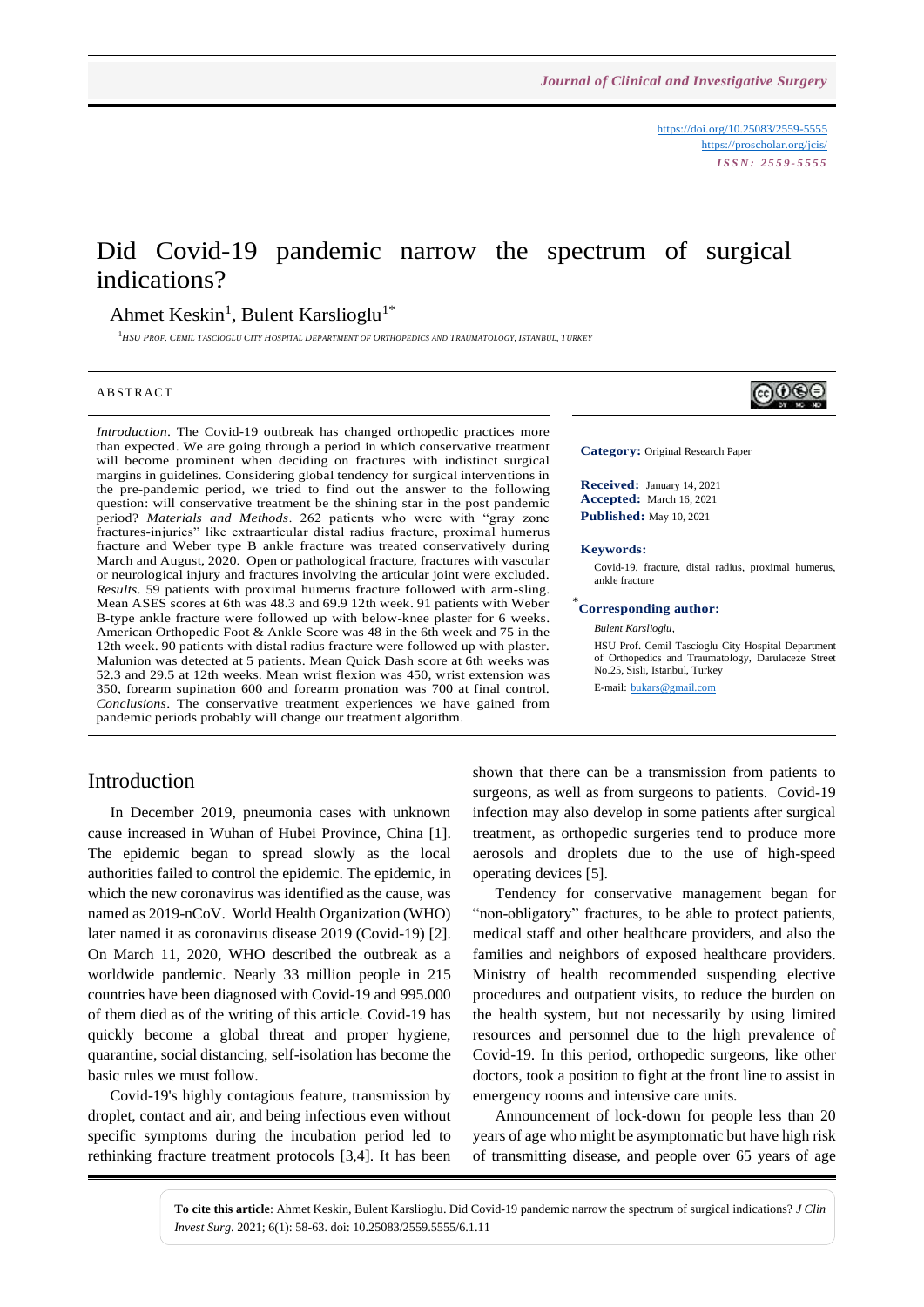who have high risk of mortality decreased the number of fractured patients admitted to the emergency department in our country. Therefore, fracture management was limited to those who had to go work due to the economic reasons, and also other persons who fall at home despite all precautions.

In our article, we tried to reveal the fracture management we applied to patients who were admitted to our hospital for approximately 6 months, from the date of March 11th when pandemic was announced to August 11th. Considering global tendency for surgical interventions in the prepandemic period, we tried to find the answer to the following question: will conservative treatment be the shining star to till post pandemic period?

#### Materials and Methods

Patients who were admitted to our emergency orthopedics department between March 11, 2020 and August 11, 2020 were evaluated retrospectively. 3210 patients were diagnosed with fractures within this period. Open or pathological fracture, fractures with an associated vascular or neurological injury, hip fracture, unstable pelvic fractures and articular or peri-articular fractures were considered as "obligatory fractures to surgically treat". 1290 patients who met these criteria were treated surgically. 1680 of the remaining patients were treated conservatively. Patients who did not want to be operated due to Covid-19 infection fear, the fractures in which surgical and conservative treatment boundaries are intertwined and which also could be treated conservatively according to guidelines were called as "gray zone fractures". 240 patients who met the inclusion criteria were included in the study (Figure 1). Diagnosis was based on radiograph or CT scan views. The patients were informed about the risk for Covid-19 infection and also non-union and possible restricted joint movement if conservative treatment was chosen. Conservative treatment decisions were made according to radiological appearance of fractures, medical conditions and expectations of the patients.





Three control groups were formed retrospectively, with the same age and fracture type in order not to cause bias. For this purpose, patients who were treated surgically between June 2019 and January 2020 with an adequate follow-up period were selected. The medical records of the patients were checked for clinical scores and eligible patients were included in the study. All participants were informed and informed consent form was obtained. Study was approved by our Institutional Review Board (14/07/2020-312).

Patients with extraarticular distal radius fracture (EADRF) were followed with plaster for 6 weeks. Quick dash scoring was done to all patients at  $6<sup>th</sup>$  and  $12<sup>th</sup>$  week. Patients with proximal humerus fractures (PHF) followed with abduction supported shoulder arm sling for 6 weeks. American shoulder and Elbow Surgeons (ASES) scoring was done at final control and at  $6<sup>th</sup>$  and  $12<sup>th</sup>$  week. Patients with Arbeitsgemeinschaft Osteosynthesefragen (AO) Weber B-type ankle fracture were followed up with belowknee plaster for 6 weeks and American Orthopedic Foot & Ankle Score (AOFAS) was applied after plaster removal  $(6<sup>th</sup> week)$  and  $12<sup>th</sup> week.$ 

**Table 1.** The mean age and follow-up time of all patients

|                                     | <b>Mean Age</b><br>(years) | <b>Mean Follow-</b><br>$up$ (days) |
|-------------------------------------|----------------------------|------------------------------------|
| Prox. Humerus                       | 70(48-83)                  | 71(58-92)                          |
| Distal Radius (Extra-<br>articular) | $68.2(58-76)$              | 59(45-96)                          |
| Weber type B lateral<br>malleolus   | $52(28-67)$                | $65(48-93)$                        |

#### Results

The mean age and follow-up time of all patients included in the study can be seen in Table 1. According to Neer's classification, 48 of 59 PHF patients were 2-part surgical neck fractures, 10 were 3-part, 1 were 4-part fractures. In the control group, 26 patients were 2-part surgical neck fractures, 25 patients were 3-part, 3 were 4 part fractures according to Neer's classification. The mean age of the patients was 70 (48-83) years. The patients were followed with abduction supported shoulder arm sling for 6 weeks. All patients were called for control at 3rd week and a Xray's were taken. Patients were recommended to do elbow and wrist exercises. On the  $6<sup>th</sup>$  week control, a radiograph was taken and the arm sling was removed and patients were directed to physical therapy for shoulder exercises (Figure 2). ASES scoring was performed for all patients at 6<sup>th</sup> week during the control examination and at  $12<sup>th</sup>$  week by telephone to prevent patients from coming to the hospital and becoming infected. Mean ASES scores at 6 weeks was 48,3 and 69,9 at  $12<sup>th</sup>$  week. Surgical planning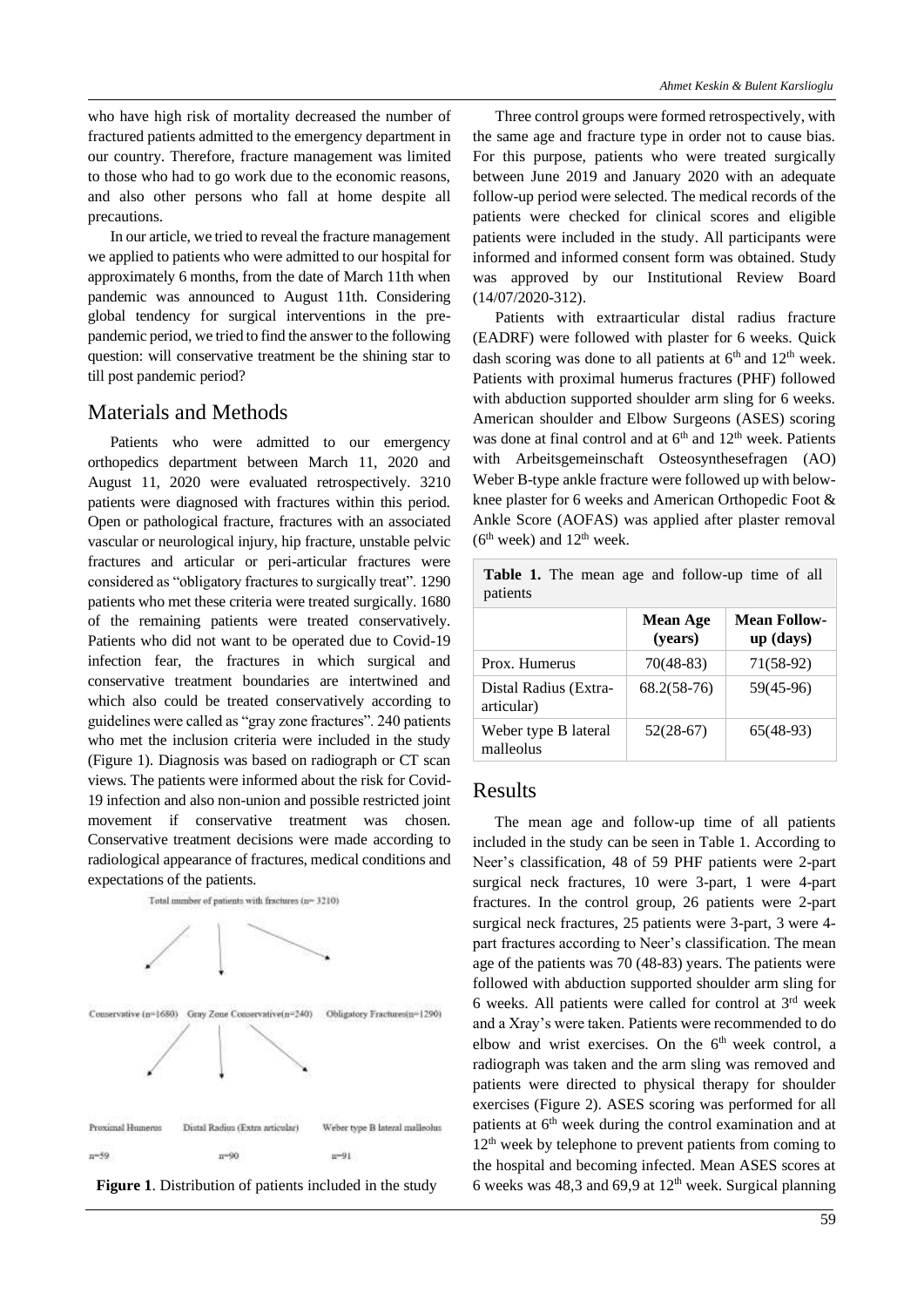was performed for elective reverse shoulder arthroplasty in 5 patients at the latest follow-up. Although there was no statistically significant difference between the ASES scores 8 patients were planned for reverse shoulder replacement surgery in control group.



**Figure 2**. Patients were directed to physical therapy for shoulder exercises after 6th week control.

91 patients with AO Weber B-type ankle fracture were followed up with below-knee plaster for 6 weeks. Partial weight-bearing was allowed after 3<sup>rd</sup> week. X rays were taken (Figure 3) and the plaster was removed at  $6<sup>th</sup>$  week. Bone union was observed in all patients and they were encouraged to walk with full weightbearing. AOFAS scores was applied to the patients at  $6<sup>th</sup>$  and  $12<sup>th</sup>$  week. The score was 48 in the  $6<sup>th</sup>$  week and 75 in the 12<sup>th</sup> week. 60 patients were determined retrospectively for the control group. Open reduction and internal fixation were applied to all patients. Full weightbearing was allowed 1 month after the operation. AOFAS scores were 85 at  $12<sup>th</sup>$  week control and was statistically significant  $(p<0.05)$ . The better AOFAS scores in the control group may be due to the less pain in the 12th week after surgery.



**Figure 3**. Radiological views before (a), and 6 weeks after plaster removal (b)

93 patients with EADRF were followed up with aboveelbow plaster for 3 weeks and below-elbow plaster for the following 3 weeks (Figures 4-5). Nonunion was not detected, but malunion was detected in 5 patients. 3 of them were low-demand >75 years old patients. Distal radius osteotomy was planned for 2 of 5 patients. Mean Quick Dash score at  $6<sup>th</sup>$  weeks was 52.3 and 29.5 at 12<sup>th</sup> weeks. Mean wrist flexion was  $45^{\circ}$ , wrist hyperextension was  $35^{\circ}$ , ulnar deviation was  $25^0$ , radial deviation was  $10^0$ . 110

patients treated surgically for AEDRF were included in retrospectively as a control group. All patients were surgically treated with open reduction and internal fixation. 12th week Quick Dash Scores were mean wrist flexion was 55<sup>0</sup>, wrist extension was 50<sup>0</sup>, ulnar deviation was 25<sup>0</sup>, radial deviation was  $20^0$ .



**Figure 4**. Patients were followed up with above-elbow plaster for 3 weeks and below-elbow plaster for the following 3 weeks



**Figure 5**. X-rays were taken after 6 weeks of plaster treatment.

#### **Discussions**

Covid 19, which started to be a big problem for the whole world after March 2020, began to change the surgical trends. Covid-19's highly contagious feature, transmission by droplet, contact and air, and being infectious even without specific symptoms during the incubation period and susceptibility to pulmonary infection in patients especially with lower-limb fracture are major concerns in the treatment of fracture patients [5]. The simplest rule to prevent contamination is to avoid exposure to the virus. Virus exposure can be prevented by reducing aerosol generating procedures (AGP) and using personal protective equipment (PPE). Orthopedic surgeries tend to produce more aerosols and droplets due to the use of highspeed operating devices [6]. Considering that the percentage of orthopedic surgeons infected with Covid 19 in 8 hospitals in Wuhan was close to 20%, patient selection for surgery could become a more important issue [7]. In order to ensure the correct use of limited resources, we had to apply conservative treatment to the cases we used before to perform surgery according to the wishes of the patients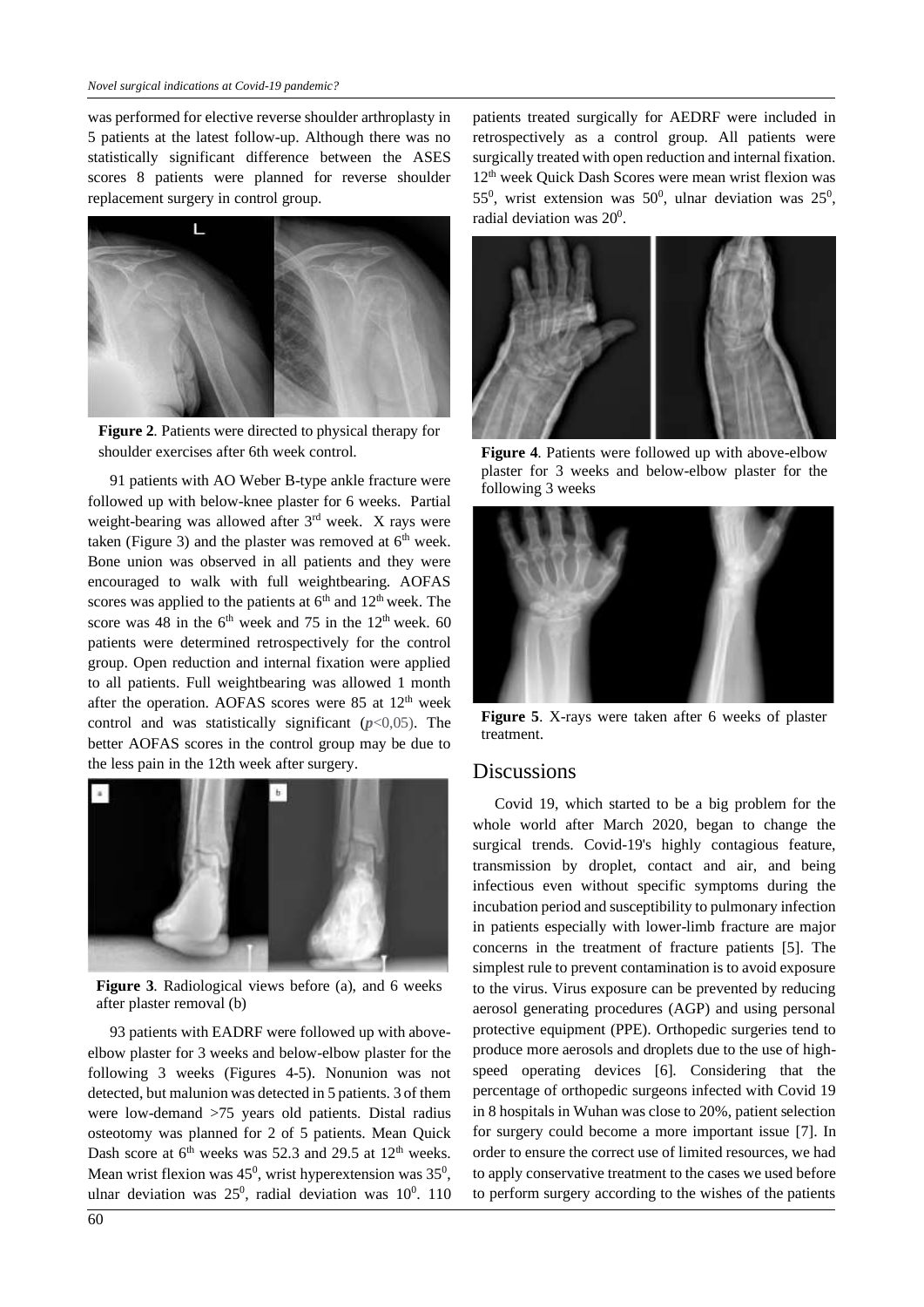(we named as gray-zone fractures). Exceptions were open or pathological fractures, fractures with an associated vascular or neurological injury, unstable pelvic fractures and articular and peri-articular fractures, so fractures for which operative management may be required at a later stage.

Postponing a surgery for more than 4-6 weeks may cause to patient more harm than good in the future, and may lead to limitation at affected extremity movement, malunion or even nonunion. However, during the pandemic period, the priority should be to prevent mortality due to Covid-19. It should be discussed with the patient that Covid-19 infection may develop in the perioperative period [8]. There are publications suggesting that increased surgical stress and decreased body resistance in the postoperative period may activate or aggravate the progression and mortality of COVID-19 [9]. The decision for the operation must therefore be made by consensus, but guided by the surgeon.

Satisfactory results can be obtained especially in conservatively treated upper extremity fractures. Studies have shown that, with the exception of open fractures and pathological fractures, there were no statistically or clinically significant differences between the results of operative and non-operative treatment in adults with a displaced proximal humerus fracture [10-12]. The Neer's criteria of displacement is constantly revised for surgical indication.

The treatment of displaced three and four-part fractures is still controversial, and parameters like the general condition of the patient (e.g., comorbidity, expectations), `personality` of the fracture (e.g., open, with osteoporosis), and the surgeon-related aspects (e.g., experience) are the most important for surgical decision [12]. Humeral head perfusion is another important parameter for surgical decision. Radiologically developed criteria, which are called as Hertel criteria, provide valuable information about the vascularity of the humeral head [13].

Shoulder fractures that must be mandatory treated are open or pathological fractures, an associated vascular or neurological injury, head-splitting fracture, a severe ipsilateral injury to the shoulder girdle aka 'floating shoulder [14]. Patients who complied with our conservative treatment indications (excepting obligatory fractures and patients whose humeral head perfusion was preserved according to radiological evaluations), whose medical condition were not suitable for surgery, who didn't want to be operated due to fear of Covid-19 were treated with sling immobilization.

Patients were encouraged to do elbow and wrist exercises at 3rd weeks. Patients were directed to intensive physical therapy movements to do at home after radiological bone healing was detected at 1<sup>st</sup> month followup (Figure 2). Patients were advised not to do overhead movements in the early period, but to do any movements

that can continue their social life. Although 59 patients diagnosed with PHF were also candidates for surgery, surgery was planned for only 8% of patients after conservative treatment. The ASES scores showing that the patients had a good social life adaptation may be the consequence of their compliance to conservative treatment and physical therapy afterwards. There was no significant difference between ASES scores compared to the control group. The higher number of candidates for shoulder arthroplasty may be due to the selection of more complicated fractures for surgery.

Weber type B fractures are the most common ankle fractures [15]. Those who recommend surgery for minimally displaced weber type B fractures suggest that they can only eliminate further displacement and instability with surgery. In addition, there are surgeons who state that surgical results are not clinically superior to below-knee plaster treatment. However, they also draw attention to the risks associated with surgery and anesthesia, the risk of revision surgery, the risk of infection, and the cost [16]. Studies have revealed that surgical and non-surgical treatments are not superior to each other for this type of fracture [16,17]. During the pandemic, we conservatively treated Weber Type B fractures (another gray area fractures), which we had previously tended to perform surgery on. Although we have a short follow-up period, we found that patients can slowly return to their social lives by the help of good physical therapy, even though their pain continues. Investigation of the presence of osteoarthritis in these patients can provide information about long-term results.

Extraarticular distal radius fractures in elderly low demanded patients were other fractures we treated with closed reduction and above elbow plaster cast immobilization for 6 weeks (Figure 4-5). Restoration of normal radiological parameters might be important for younger patients but not for patients older than >60 years [18,19]. Studies have revealed that radiological outcomes are not related to functional outcomes in the assessment after 24 months[19-21]. After 6 weeks of plaster treatment, bony union was observed and patients were offered a physical therapy program that they could do at home. Nonunion was not detected, but malunion was detected in 5 patients. 3 of them were low-demand >75 years old patients.

2 patients (2.2 % of all distal radius fracturs) were scheduled to undergo osteotomy due to malunion. The lack of significant difference between Quick Dash Scores and wrist range of motion (ROM) measurements compared to the control group may be due to the relatively young age (mostly under 70) of the patients in both groups. The younger age of the patients than the general EADR population is due to the restriction of the elderly patients from going out to the streets due to lock down. We need a time to evaluate long-term functional results.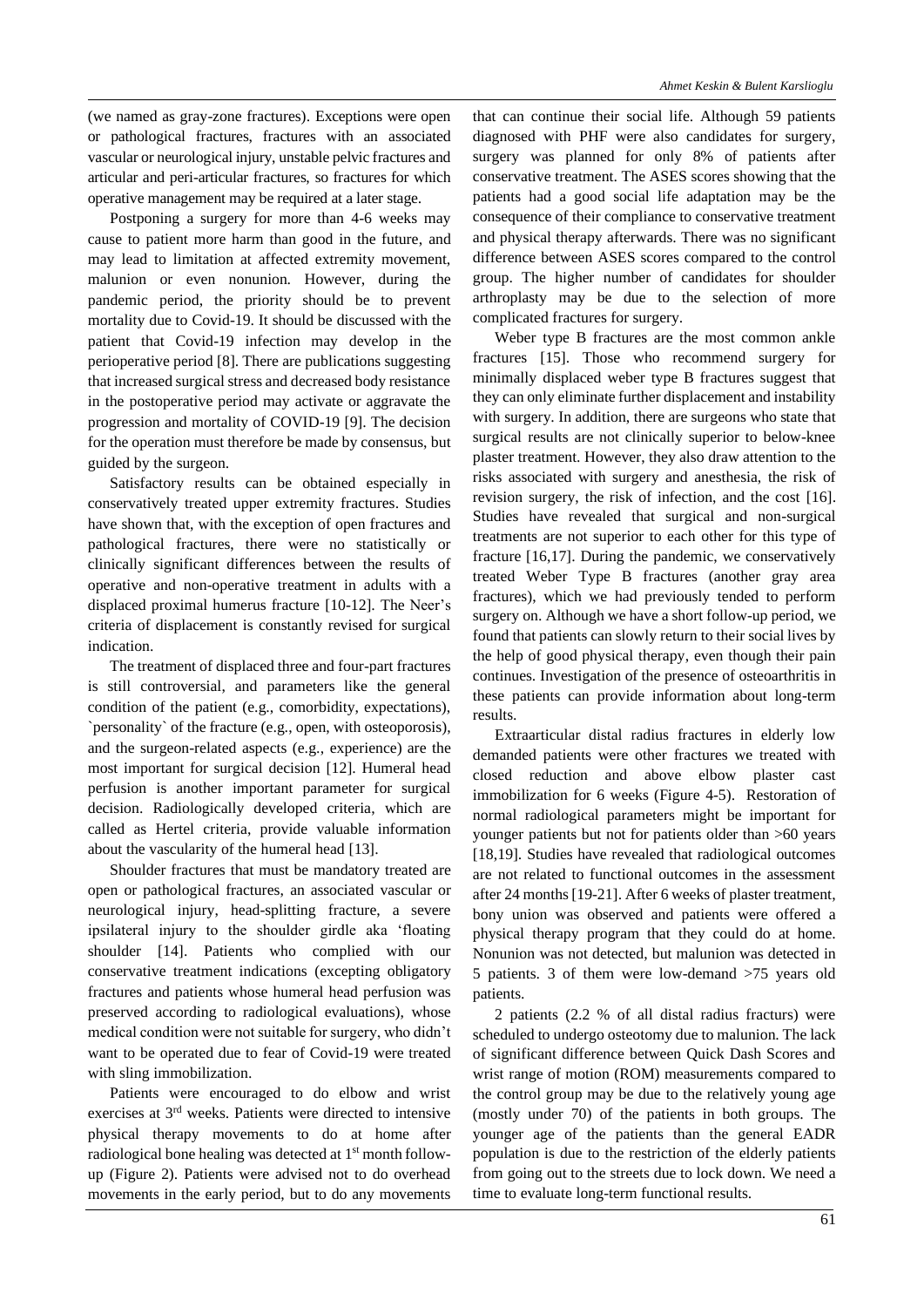#### **Conclusions**

The Covid-19 outbreak changed orthopedic practices more than we thought. Our desire for surgery was replaced by conservative treatment in order to protect patients and medical staff. First wave of COVID- 19 pandemic, most likely will be followed by a second and/or third wave of infections if an effective vaccine is not found. It is very clear that the conservative treatment experiences we have gained from pandemic periods will change our treatment algorithm, unless it is overshadowed by our ambition to perform surgery for different reasons. We are going through a period in which conservative treatment will become prominent when deciding on fractures with indistinct surgical margins in guidelines.

### Conflict of interest disclosure

There are no known conflicts of interest in the publication of this article. All authors, their immediate family, and any research foundation with which they are affiliated did not receive any financial payments or other benefits from any commercial entity related to the subject of this article. The manuscript was read and approved by all authors.

#### Compliance with ethical standards

Any aspect of the work covered in this manuscript has been conducted with the ethical approval of all relevant bodies and that such approvals are acknowledged within the manuscript. Each author certifies that his or her institution has approved the reporting of this report, that all investigations were conducted in conformity with ethical principles of research. All participants were informed and written informed consent form was obtained. Study was approved by our Institutional Review Board (14/07/2020- 312)

#### References

- 1. Huang C, Wang Y, Li X, Ren L, Zhao J, Hu Y, Zhang L, Fan G, Xu J, Gu X, Cheng Z, Yu T, Xia J, Wei Y, Wu W, Xie X, Yin W, Li H, Liu M, Xiao Y, Gao H, Guo L, Xie J, Wang G, Jiang R, Gao Z, Jin Q, Wang J, Cao B. Clinical features of patients infected with 2019 novel coronavirus in Wuhan, China. *Lancet*. 2020;395(10223):497-506. doi: 10.1016/S0140- 6736(20)30183-5
- 2. Zhu N, Zhang D, Wang W, Li X, Yang B, Song J, Zhao X, Huang B, Shi W, Lu R, Niu P, Zhan F, Ma X, Wang D, Xu W, Wu G, Gao GF, Tan W; China Novel Coronavirus Investigating and Research Team. A Novel Coronavirus from Patients with Pneumonia in China, 2019. *N Engl J Med*. 2020;382(8):727-733. doi: 10.1056/NEJMoa2001017
- 3. Holshue ML, DeBolt C, Lindquist S, Lofy KH, Wiesman J, Bruce H, Spitters C, Ericson K, Wilkerson S, Tural A, Diaz G, Cohn A, Fox L, Patel A, Gerber SI, Kim L, Tong S, Lu X, Lindstrom S, Pallansch MA, Weldon WC, Biggs HM, Uyeki TM, Pillai SK; Washington State 2019-nCoV Case Investigation Team. First Case of 2019 Novel Coronavirus in the United States. *N Engl J Med*. 2020;382(10):929-936. doi: 10.1056/NEJMoa2001191
- 4. Khan RN, Khan AI, Loya A, Parvaiz MA. Modifying Surgical Practice in the Times of Current COVID-19 Pandemic. *J Coll Physicians Surg Pak*. 2020;30(10):121- 123. doi: 10.29271/jcpsp.2020.supp2.121
- 5. Chen YC, Lin WC. Risk of long-term infection-related death in clinical osteoporotic vertebral fractures: A hospitalbased analysis. *PLoS One*. 2017;12(8):e0182614. doi: 10.1371/journal.pone.0182614
- 6. Mi B, Xiong Y, Lin Z, Panayi AC, Chen L, Liu G. COVID-19 Orthopaedic Safe Care Toolset: Guidelines for the Diagnosis and Management of Patients with Fracture and COVID-19. *J Bone Joint Surg Am*. 2020;102(13):1116-1122. doi: 10.2106/JBJS.20.00532
- 7. Guo X, Wang J, Hu D, Wu L, Gu L, Wang Y, Zhao J, Zeng L, Zhang J, Wu Y. Survey of COVID-19 Disease Among Orthopaedic Surgeons in Wuhan, People's Republic of China. *J Bone Joint Surg Am*. 2020; 102(10):847-854. doi: 10.2106/JBJS.20.00417
- 8. Saxena A, Bullock M, Danoff JR, Rodd DS, Fischer SJ, Stronach BM, Levine BR. Educating Surgeons to Educate Patients About the COVID-19 Pandemic. *J Arthroplasty*. 2020;35(7S):S65-S67. doi: 10.1016/j.arth.2020.04.037
- 9. Lei S, Jiang F, Su W, Chen C, Chen J, Mei W, Zhan LY, Jia Y, Zhang L, Liu D, Xia ZY, Xia Z. Clinical characteristics and outcomes of patients undergoing surgeries during the incubation period of COVID-19 infection. *EClinicalMedicine*. 2020;21:100331. doi: 10.1016/j.eclinm.2020.100331
- 10. Handoll HH, Keding A, Corbacho B, Brealey SD, Hewitt C, Rangan A. Five-year follow-up results of the PROFHER trial comparing operative and nonoperative treatment of adults with a displaced fracture of the proximal humerus. *Bone Joint J*. 2017;99- B(3):383-392. doi: 10.1302/0301-620X.99B3.BJJ-2016-1028
- 11. Orman S, Mohamadi A, Serino J, Murphy J, Hanna P, Weaver MJ, Dyer G, Nazarian A, von Keudell A. Comparison of surgical and non-surgical treatments for 3- and 4-part proximal humerus fractures: A network meta-analysis. *Shoulder Elbow*. 2020;12(2):99-108. doi: 10.1177/1758573219831506
- 12. Maier D, Jaeger M, Izadpanah K, Strohm PC, Suedkamp NP. Proximal humeral fracture treatment in adults. *J Bone Joint Surg Am*. 2014;96(3):251-61. doi: 10.2106/JBJS.L.01293